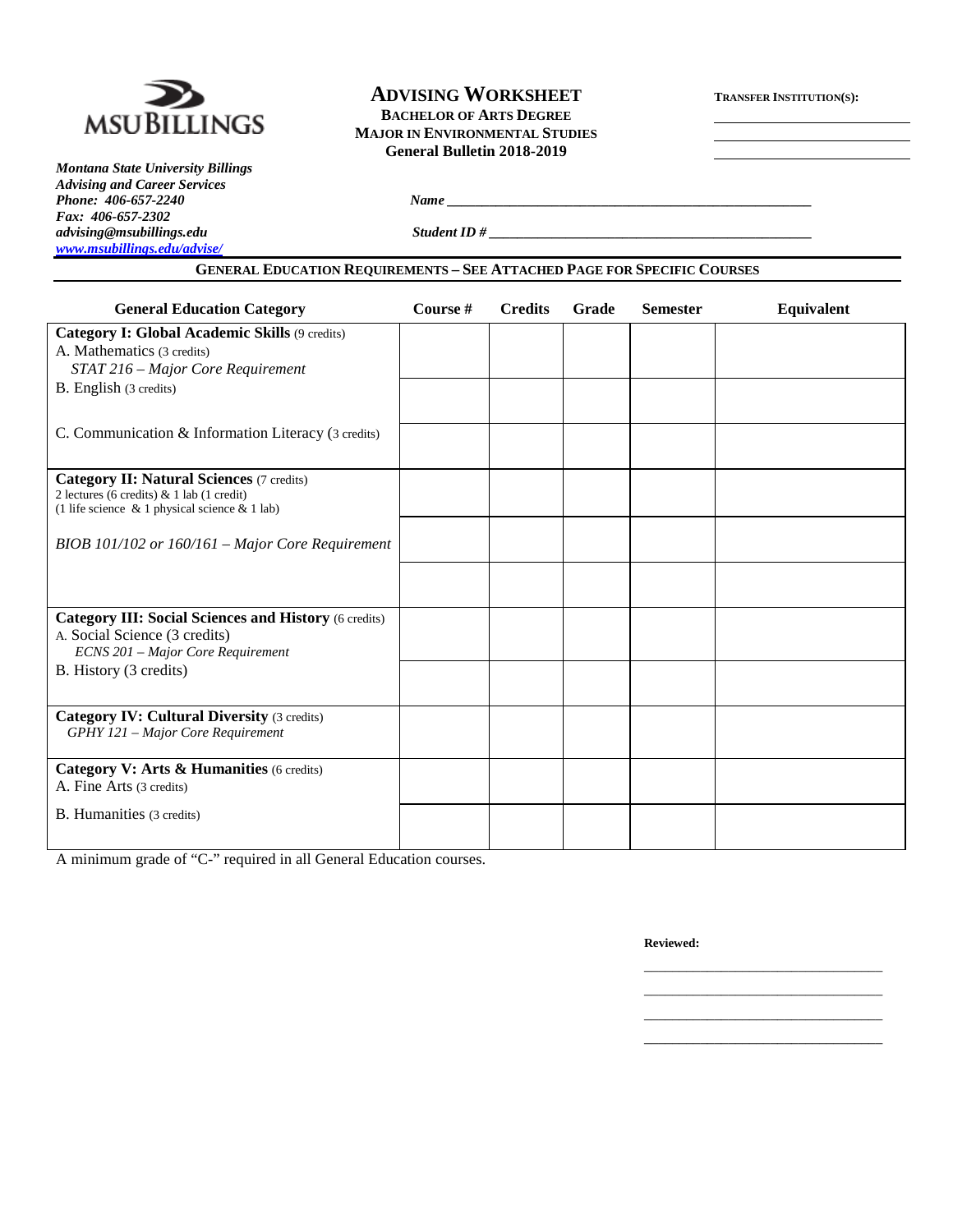# **GENERAL EDUCATION REQUIREMENTS**

|             |     | <b>CATEGORY I: GLOBAL ACADEMIC SKILLS</b>                          | <b>9</b> credits         |
|-------------|-----|--------------------------------------------------------------------|--------------------------|
|             |     | Students are required to take one course from each subcategory     |                          |
|             |     | <b>Subcategory A - Mathematics</b>                                 | 3 credits                |
| M           | 105 | <b>Contemporary Mathematics</b>                                    | 3                        |
| М           | 114 | <b>Extended Technical Mathematics</b>                              | 3                        |
| М           | 121 | College Algebra                                                    | 3                        |
| M           | 122 | College Trigonometry                                               | 3                        |
| M           | 130 | Mathematics for Elementary Teachers I                              | 3                        |
| M           | 140 | College Math for Healthcare                                        | 3                        |
| M           | 143 | <b>Finite Mathematics</b>                                          | $\overline{4}$           |
| М           | 161 | <b>Survey of Calculus</b>                                          | 3                        |
| M           | 171 | Calculus I                                                         | $\overline{4}$           |
| <b>STAT</b> | 141 | <b>Introduction to Statistical Concepts</b>                        | 3                        |
| <b>STAT</b> | 216 | Introduction to Statistics                                         | $\overline{\mathcal{L}}$ |
|             |     |                                                                    |                          |
|             |     | Subcategory B - English                                            | 3 credits                |
| WRIT        | 101 | College Writing I                                                  | 3                        |
| WRIT        | 121 | Introduction to Technical Writing                                  | 3                        |
| WRIT        | 122 | <b>Introduction to Business Writing</b>                            | 3                        |
| WRIT        | 201 | College Writing II                                                 | 3                        |
| WRIT        | 220 | Business & Professional Writing                                    | 3                        |
| WRIT        | 221 | <b>Intermediate Technical Writing</b>                              | $\overline{\mathcal{E}}$ |
|             |     |                                                                    |                          |
|             |     | Subcategory C- Communication & Information Literacy 3 credits      |                          |
| <b>BMIS</b> | 150 | Computer Literacy                                                  | 3                        |
| COMX        | 111 | Introduction to Public Speaking                                    | 3                        |
| <b>COMX</b> | 115 | Introduction to Interpersonal Communication 3                      |                          |
| <b>LSCI</b> | 125 | Research in the Information Age                                    | 3                        |
|             |     |                                                                    |                          |
|             |     | <b>CATEGORY II: NATURAL SCIENCES</b><br>6 cr. lecture & 1 cr. lab  |                          |
|             |     | Students are required to take one course from each subcategory and |                          |

*at least one corresponding lab or Integrated Sciences*

|             |     | <b>Subcategory A – Life Sciences</b><br>3-4 credits |               |
|-------------|-----|-----------------------------------------------------|---------------|
| <b>BIOB</b> | 101 | Discover Biology                                    | 3             |
| <b>BIOB</b> | 102 | Discover Biology Lab                                | 1             |
| <b>BIOB</b> | 121 | Fundamentals of Biology for Allied Health           | 3             |
| <b>BIOB</b> | 122 | Fund of Biology: Evolution, Ecology, and            |               |
|             |     | <b>Biodiversity</b>                                 | 3             |
| <b>BIOB</b> | 123 | Fund of Biology: The Nature of Nutrition            | $\mathcal{R}$ |
| <b>BIOB</b> | 160 | Principles of Living Systems                        | 3             |
| <b>BIOB</b> | 161 | Principles of Living Systems Lab                    | 1             |
|             |     |                                                     |               |

|             |     | <b>Subcategory B – Physical Sciences</b>    | 3-4 credits |   |
|-------------|-----|---------------------------------------------|-------------|---|
| <b>ASTR</b> | 110 | Introduction to Astronomy                   |             | 3 |
| <b>ASTR</b> | 111 | Introduction to Astronomy Lab               |             |   |
| <b>CHMY</b> | 121 | Introduction to General Chemistry           |             | 3 |
| <b>CHMY</b> | 122 | Introduction to General Chemistry Lab       |             | 1 |
| <b>CHMY</b> | 141 | College Chemistry I                         |             | 3 |
| <b>CHMY</b> | 142 | College Chemistry Laboratory I              |             |   |
| GEO         | 101 | Introduction to Physical Geology            |             | 3 |
| GEO         | 102 | Introduction to Physical Geology Laboratory |             | 1 |
| <b>GPHY</b> | 111 | Introduction to Physical Geography          |             | 3 |
| <b>GPHY</b> | 112 | Introduction to Physical Geography Lab      |             |   |
| <b>PHSX</b> | 103 | Our Physical World                          |             | 3 |
| <b>PHSX</b> | 104 | Our Physical World Lab                      |             | 1 |
| <b>PHSX</b> | 205 | College Physics I                           |             | 3 |
| <b>PHSX</b> | 206 | College Physics I Lab                       |             | 1 |
| PHSX        | 105 | <b>Fundamentals of Physical Science</b>     |             | 3 |
| PHSX        | 106 | Fundamentals of Physical Science Lab        |             | 1 |
|             |     |                                             |             |   |

#### **Integrated Sciences**

| SCIN 101, 102, 103, 104 Integrated Sciences | 3, 1, 3, 1 |
|---------------------------------------------|------------|
|---------------------------------------------|------------|

|             |      | <b>CATEGORY III: SOCIAL SCIENCES AND HISTORY</b><br><b>6 CREDITS</b> |                          |
|-------------|------|----------------------------------------------------------------------|--------------------------|
|             |      | Students are required to take one course from each subcategory       |                          |
|             |      | <b>Subcategory A – Social Sciences</b><br>3 credits                  |                          |
| <b>ANTY</b> | 2.17 | Physical Anthropology & Archeology                                   | 3                        |
| <b>BGEN</b> | 105  | Introduction to Business                                             | 3                        |
| <b>COMX</b> | 106  | Communicating in a Dynamic Workplace                                 | 3                        |
| <b>ECNS</b> | 201  | Principles of Microeconomics                                         | 3                        |
| <b>ECNS</b> | 202  | Principles of Macroeconomics                                         | 3                        |
| EDU         | 105  | <b>Education and Democracy</b>                                       | 3                        |
| <b>GPHY</b> | 141  | Geography of World Regions                                           | 3                        |
| <b>HTH</b>  | 110  | Personal Health and Wellness                                         | 3                        |
| <b>PSCI</b> | 210  | Introduction to American Government                                  | 3                        |
| <b>PSCI</b> | 220  | Introduction to Comparative Government                               | 3                        |
| <b>PSYX</b> | 100  | Introduction to Psychology                                           | $\overline{\mathbf{3}}$  |
| <b>PSYX</b> | 231  | Human Relations                                                      | 3                        |
| <b>SOCI</b> | 101  | Introduction to Sociology                                            | 3                        |
| <b>SOCI</b> | 201  | Social Problems                                                      | $\overline{\mathcal{E}}$ |
|             |      |                                                                      |                          |
|             |      | 3 credits<br><b>Subcategory B - History</b>                          |                          |
| <b>HSTA</b> | 101  | American History I                                                   | 3                        |
| <b>HSTA</b> | 102  | American History II                                                  | 3                        |
| HSTR        | 101  | <b>Western Civilization I</b>                                        | 3                        |
| <b>HSTR</b> | 102  | <b>Western Civilization II</b>                                       | 3                        |
| HSTR        | 103  | Honors Western Civilization I                                        | 3                        |
| <b>HSTR</b> | 104  | Honors Western Civilization II                                       | 3                        |
| <b>PSCI</b> | 230  | Introduction to International Relations                              | $\overline{\mathcal{E}}$ |
|             |      |                                                                      |                          |

|               | <b>CATEGORY IV: CULTURAL DIVERSITY</b><br>3 credits |                                             |   |  |  |  |
|---------------|-----------------------------------------------------|---------------------------------------------|---|--|--|--|
| A&SC/WGSS 274 |                                                     | Women, Culture, and Society                 | 3 |  |  |  |
| <b>ANTY</b>   | 220                                                 | Culture and Society                         | 3 |  |  |  |
| <b>ARTH</b>   | 160                                                 | Global Visual Culture                       | 3 |  |  |  |
| <b>COMX</b>   | 212                                                 | Introduction to Intercultural Communication | 3 |  |  |  |
| <b>GPHY</b>   | 121                                                 | Human Geography                             | 3 |  |  |  |
| <b>HTH</b>    | 270                                                 | <b>Global Health Issues</b>                 | 3 |  |  |  |
| LIT           | 230                                                 | World Literature Survey                     | 3 |  |  |  |
| <b>MUSI</b>   | 207                                                 | World Music                                 | 3 |  |  |  |
| <b>NASX</b>   | 105                                                 | Introduction to Native American Studies     | 3 |  |  |  |
| <b>NASX</b>   | 205                                                 | Native Americans in Contemporary Society    | 3 |  |  |  |
| PHL.          | 271                                                 | Indian Philosophies and Religions           | 3 |  |  |  |
| PHL.          | 272                                                 | Chinese Philosophies and Religions          | 3 |  |  |  |
| <b>REHA</b>   | 201                                                 | Introduction to Diversity                   | 3 |  |  |  |
| <b>RLST</b>   | 170                                                 | The Religious Quest                         | 3 |  |  |  |
| <b>SPNS</b>   | 150                                                 | The Hispanic Tradition                      | 3 |  |  |  |
|               |                                                     |                                             |   |  |  |  |

|                                                                |     | <b>CATEGORY V: ARTS &amp; HUMANITIES</b> | <b>6</b> credits |  |  |  |  |
|----------------------------------------------------------------|-----|------------------------------------------|------------------|--|--|--|--|
| Students are required to take one course from each subcategory |     |                                          |                  |  |  |  |  |
|                                                                |     | <b>Subcategory A – Fine Arts</b>         | 3 credits        |  |  |  |  |
| ARTZ                                                           | 101 | Art Fundamentals                         | 3                |  |  |  |  |
| ARTZ                                                           | 105 | Visual Language-Drawing                  | 3                |  |  |  |  |
| ARTZ                                                           | 131 | Ceramics for Non-majors                  | 3                |  |  |  |  |
| CRWR                                                           | 240 | <b>Intro Creative Writing Workshop</b>   | 3                |  |  |  |  |
| FILM                                                           | 160 | Introduction to World Cinema             | 3                |  |  |  |  |
| LIT                                                            | 270 | Film $&$ Literature                      | 3                |  |  |  |  |
| MART                                                           | 260 | Computer Presentation and Animation      | 3                |  |  |  |  |
| MUSI                                                           | 101 | <b>Enjoyment of Music</b>                | 3                |  |  |  |  |
| <b>MUSI</b>                                                    | 114 | <b>Band: MSUB Symphonic</b>              | 1                |  |  |  |  |
| <b>MUSI</b>                                                    | 131 | Jazz Ensemble I: MSUB                    | 1                |  |  |  |  |
| <b>MUSI</b>                                                    | 147 | Choral Ensemble: University Chorus       | 1                |  |  |  |  |
| PHOT                                                           | 154 | <b>Exploring Digital Photography</b>     | 3                |  |  |  |  |
| THTR                                                           | 101 | Introduction to Theatre                  | 3                |  |  |  |  |
| THTR                                                           | 120 | Introduction to Acting I                 | 3                |  |  |  |  |
|                                                                |     | <b>Subcategory B - Humanities</b>        | 3 credits        |  |  |  |  |
| <b>ARTH</b>                                                    | 150 | Introduction to Art History              | 3                |  |  |  |  |
| <b>HONR</b>                                                    | 111 | Perspectives and Understanding           | 3                |  |  |  |  |
| LIT                                                            | 110 | Introduction to Literature               | 3                |  |  |  |  |
| LIT                                                            | 240 | The Bible as Literature                  | 3                |  |  |  |  |
| PHI.                                                           | 110 | Introduction to Ethics                   | 3                |  |  |  |  |
| PHL                                                            | 111 | Philosophies of Life                     | 3                |  |  |  |  |
| PHI.                                                           | 254 | People and Politics                      | 3                |  |  |  |  |
|                                                                |     |                                          |                  |  |  |  |  |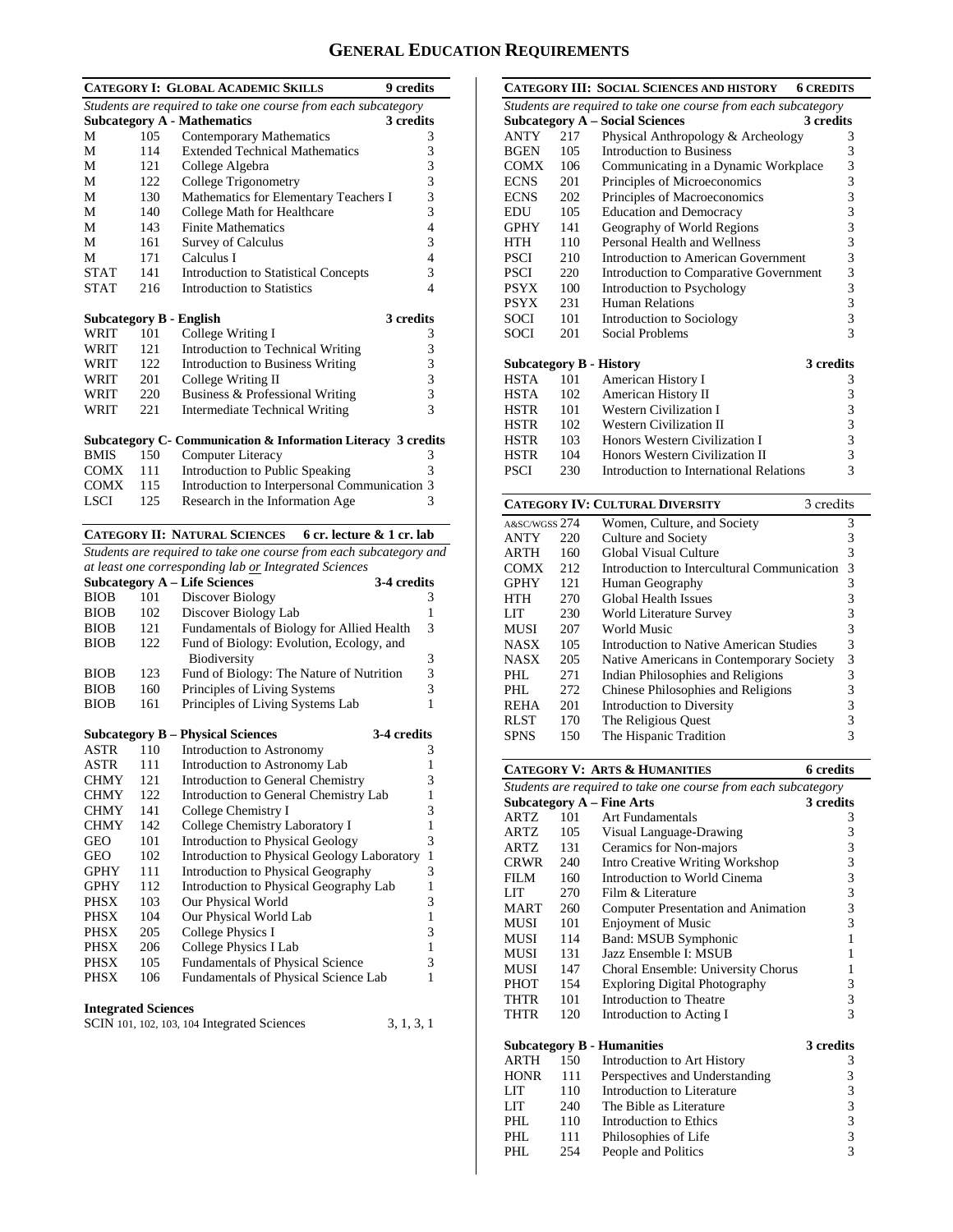|         |                                                                     | <b>Course</b>                                                              | <b>Credits</b>      | Grade | <b>Semester</b> | <b>Equivalent</b> |  |  |  |
|---------|---------------------------------------------------------------------|----------------------------------------------------------------------------|---------------------|-------|-----------------|-------------------|--|--|--|
|         | A minimum grade of C- or better is required in all major coursework |                                                                            |                     |       |                 |                   |  |  |  |
|         |                                                                     | <b>Environmental Studies Core Requirements</b>                             |                     |       |                 |                   |  |  |  |
|         |                                                                     | Any approved Physical Science course from the Gen Ed listings <sup>^</sup> | (3)                 |       |                 |                   |  |  |  |
| *BIOB   | 101/102                                                             | Discover Biology with Lab                                                  | 3)                  |       |                 |                   |  |  |  |
| OR.     |                                                                     |                                                                            | $_{\left(1\right)}$ |       |                 |                   |  |  |  |
| *BIOB   | 160/161                                                             | Principles of Living Systems with Lab                                      |                     |       |                 |                   |  |  |  |
| *ECNS   | 201                                                                 | Principles of Microeconomics                                               | (3)                 |       |                 |                   |  |  |  |
| *GPHY   | 121                                                                 | Human Geography                                                            | (3)                 |       |                 |                   |  |  |  |
| $*STAT$ | 216                                                                 | <b>Introduction to Statistics</b>                                          | (4)                 |       |                 |                   |  |  |  |

^The Physical Science lab course is also required, but not counted in Gen Eds. See below.

## **Select one college writing course from the list below:** Note: Additional writing course is a prerequisite for ENST 210.

| *WRIT | $\sim$ 1<br>1/1 | ' Writing<br>Technical<br>Introduction to |  |  |
|-------|-----------------|-------------------------------------------|--|--|
| *WRIT | 201             | Writing II<br>College                     |  |  |
| *WRIT | າາ<br>⊷         | Technical Writing<br>Intermediate         |  |  |

| Physical Science Lab^ |     |                                        |   |  |  |
|-----------------------|-----|----------------------------------------|---|--|--|
| <b>BIOE</b>           | 202 | Introduction to Environmental Ecology  | 3 |  |  |
| <b>ENST</b>           | 210 | Introduction to Environmental Studies  | 3 |  |  |
| <b>ENST</b>           | 385 | Environmental Impact & Policy Analysis | 3 |  |  |
| <b>ENST</b>           | 494 | Seminar/Workshop (any topic)           | 3 |  |  |
| <b>ENST</b>           | 498 | Internship/Cooperative Education       | 3 |  |  |
| <b>ENST</b>           | 499 | Senior Thesis/Capstone                 | 3 |  |  |
| <b>GPHY</b>           | 282 | <b>Mapping Techniques</b>              | 3 |  |  |
| <b>HSTA</b>           | 470 | American Environmental History         | 3 |  |  |
| PHL                   | 324 | Nature, Culture, Ethics                | 3 |  |  |

*\*The EVST major requires 48 total credits of Core Requirements; 17 of these credits are fulfilled within the General Education Requirements as indicated.*

## **Restricted Electives**

## **Area 1: Biological & Physical Sciences**

| <b>GEC</b>             | Earth History and Evolution with Lab        |                 |  |  |
|------------------------|---------------------------------------------|-----------------|--|--|
| $*G$ PH $\overline{ }$ | Introduction to Physical Geography with Lab | $\sim$ $\prime$ |  |  |

#### **Area 2: Society and Environment** Select two courses from:

| SEJECI I.WO COUISES ITOIIE                                                                                                                                                    |     |                                        |       |  |  |
|-------------------------------------------------------------------------------------------------------------------------------------------------------------------------------|-----|----------------------------------------|-------|--|--|
| <b>ARTH</b>                                                                                                                                                                   | 455 | Art and the Environment                | 3     |  |  |
| <b>CRWR</b>                                                                                                                                                                   | 312 | Intermediate Nonfiction Workshop       | 3     |  |  |
| <b>ENST</b>                                                                                                                                                                   | 335 | The Environmental Vision               | 3     |  |  |
| <b>ENST</b>                                                                                                                                                                   | 494 | Seminar/Workshop                       | $1-6$ |  |  |
| <b>GPHY</b>                                                                                                                                                                   | 440 | Geography of Montana                   | 3     |  |  |
| <b>HSTA</b>                                                                                                                                                                   | 464 | Trans-Mississippi West                 | 3     |  |  |
| <b>HSTR</b>                                                                                                                                                                   | 336 | Modern Latin America                   | 3     |  |  |
| <b>NASX</b>                                                                                                                                                                   | 304 | Native American Beliefs and Philosophy | 3     |  |  |
| NASX/                                                                                                                                                                         | 340 | Native American Literature             | 3     |  |  |
| LIT                                                                                                                                                                           | 305 |                                        |       |  |  |
| <b>NASX</b>                                                                                                                                                                   | 350 | Native Americans and the Environment   | 3     |  |  |
| <b>NASX/ARTH</b>                                                                                                                                                              | 439 | American Indian Art                    | 3     |  |  |
| <b>SOCI</b>                                                                                                                                                                   | 355 | Social Demography & Population Studies | 3     |  |  |
| <b>SOCI</b>                                                                                                                                                                   | 380 | Sociology of Health and Medicine       | 3     |  |  |
| <b>SOCI</b>                                                                                                                                                                   | 461 | Urban Sociology and Human Ecology      | 4     |  |  |
| <b>SOCI</b>                                                                                                                                                                   | 470 | <b>Environmental Sociology</b>         | 3     |  |  |
| Other options, such as 494 Seminars in Eco-Feminism or Water Policies of the<br>Western U.S., must be approved by the Chairperson of Social Sciences and<br>Cultural Studies. |     |                                        |       |  |  |

\*May satisfy General Education requirements.